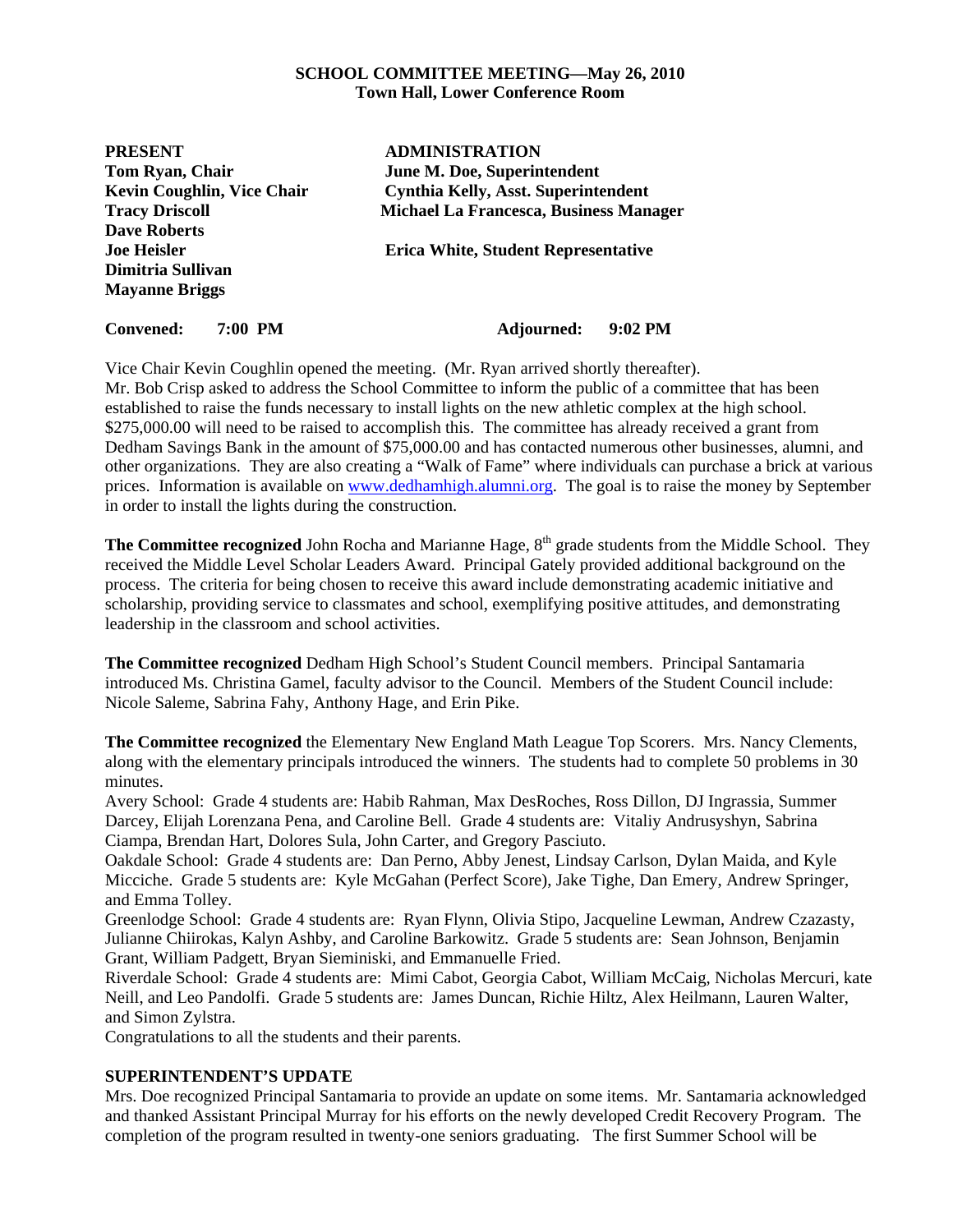operating this summer from July 6 through August 5. A brochure is being created. Twelve teachers applied for four positions. It will be a combination of on-line and face-to-face instruction. The Bay State Conference has granted Dedham High School a waiver to play in the Herget Division for the 2011-12 year. Scheduling prohibited the waiver from being applied this year.

Mrs. Doe recognized the events at Town Meeting and Town Meeting Members who supported the article on energy management for the town's infrastructure. The school department is very appreciative of the support given for the Siemens Project. These are going to be major projects that will be accomplished outside of our capital project budgets.

The Superintendent's Recognition Dinner was held last evening at the MIT Endicott House for students and their parents. It was a very nice evening.

Class night is next Tuesday evening at 7:00 p.m. and graduation is Wednesday night, June 2, 2010.

### **CHAIR'S UPDATE**

None

### **STUDENT REPRESENTATIVE**

Superintendent Doe recognized Ms. White's last official report as Student Representative. She reported on the Spring Sports Banquet and the upcoming graduation events. She expressed her thanks to the School Committee and Administrators for the opportunity to represent the students at the meetings and for her education. The Chair presented her with a gift as a token of the committee's appreciation.

## **REPORTS**

**Summer Reading Program** – High School presented by Dr. John Laflamme

The program is designed for various groups of students at the school and takes into account the skill and interest levels.

The program will remain the same as last year for entering  $9<sup>th</sup>$  graders. Changes in the program were made in grades 10-12. The greatest changes are occurring at the CP1 and CP2 level. There are three options available to them. Option 1 the program remains the same as in the past. Option 2 is to form discussion groups of 5-7 students and during the summer they will have three posting periods. Teachers will monitor discussions and will pose questions to the groups. Option 3 is called "share a book with an adult". They will be required to have 3 discussions with the adult and a set of criteria to follow. Honors students will have three tasks and be required to write an essay. AP Language and Composition will read "*On Writing Well*" by William Zinnser and apply techniques from this book to one of the required reading books with a total of four tasks to complete. Similarly, AP Literature and Composition will read "*How to Read Literature Like a Professor*" by Thomas C. Foster and apply techniques from this book to one of the required reading books with at total of four tasks to complete.

### **Greenlodge School Improvement Plan** – presented by Principal Kiewlicz

It is a two year plan 2009-2011. Copies of the plan were given to committee members in advance of the presentation. Principal Kiewlicz wanted to publicly thank the school council members for their input and assistance.

The Chair thanked the committee for the work put into the plan.

**Oakdale School Improvement Plan** – presented by Ms. Heather Rudolphson and Ms. Nina Mancinelli (Principal Armstrong was unable to attend).

It is a two year plan 2010-2012. Copies of the plan were given to committee members in advance of the presentation. Ms. Mancinelli recognized two members of the school council, Mrs. Ann Mercer and Mrs. Monika Wilkinson, who were present.

The Chair thanked the teachers and the committee for the work put into the plan.

# **APPROVAL OF MINUTES**

None